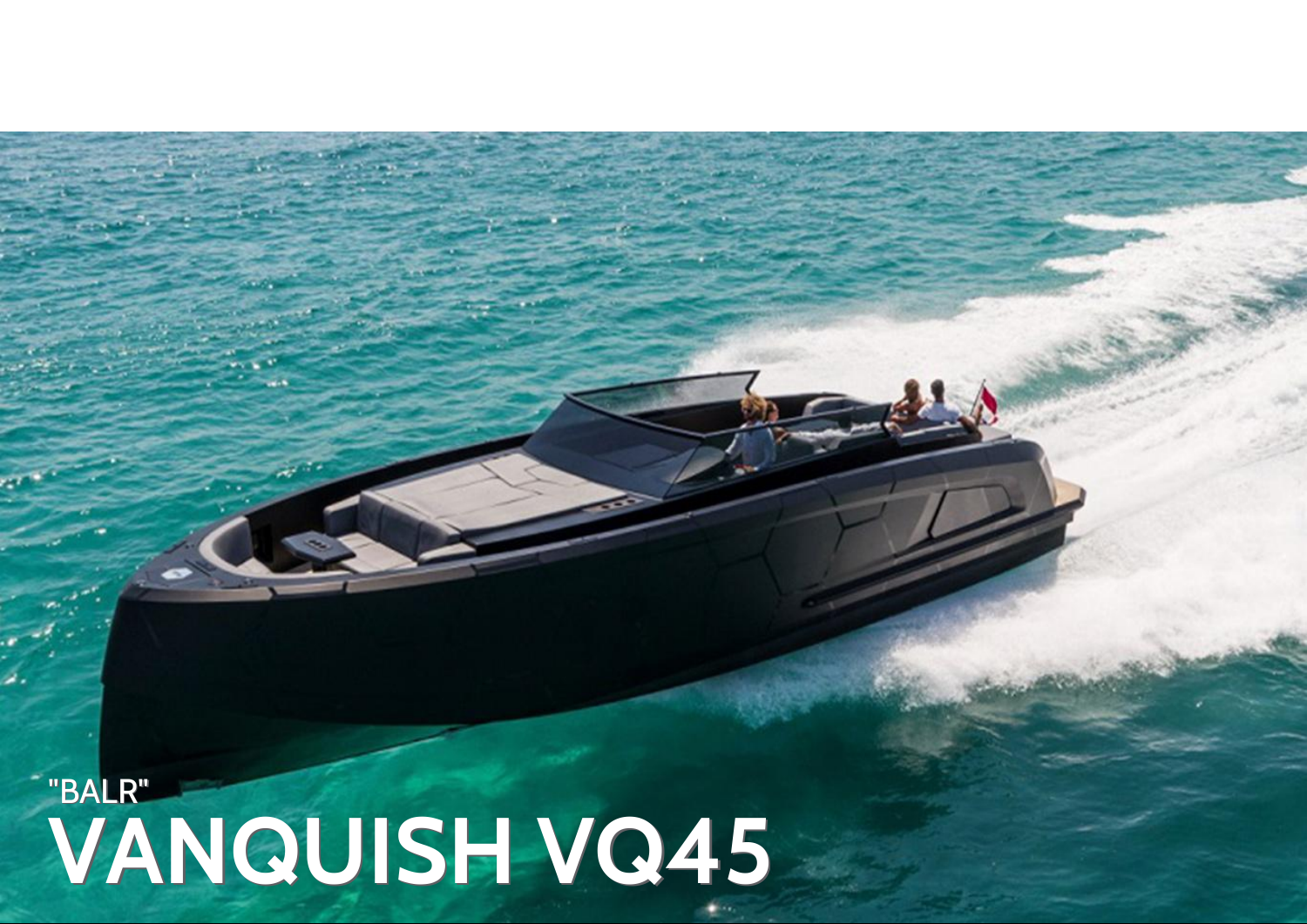

## *VANQUISH VQ45 - BALR*

*If you would like a stylish fun day out on a unique yacht why not choose our VQ45 BALR, the Yacht has all the trademarks of the BALR. brand with her sleek black exterior, in the same detailing as the clothing this makes the BALR YACHT easily recognizable she is a real head turner, with an amazing sound system ideal for younger groups, who recognize the BALR brand and want to be noticed!*

## *FEATURES*

| Capacity:    | 11 pax                |
|--------------|-----------------------|
| Crew:        |                       |
| Length:      | 13.1 m                |
| Beam:        | 4.1 m                 |
| Built:       | 2017 - REFIT 2022     |
| Engine:      | 2 x 435HP VOLVO PENTA |
| Fuel:        | <b>Diesel</b>         |
| Comsumption: | 100-140 ltr/hour      |
| Max Speed:   | 40 kn                 |
| Cabins:      |                       |
| Port:        | Marina Botafoch       |